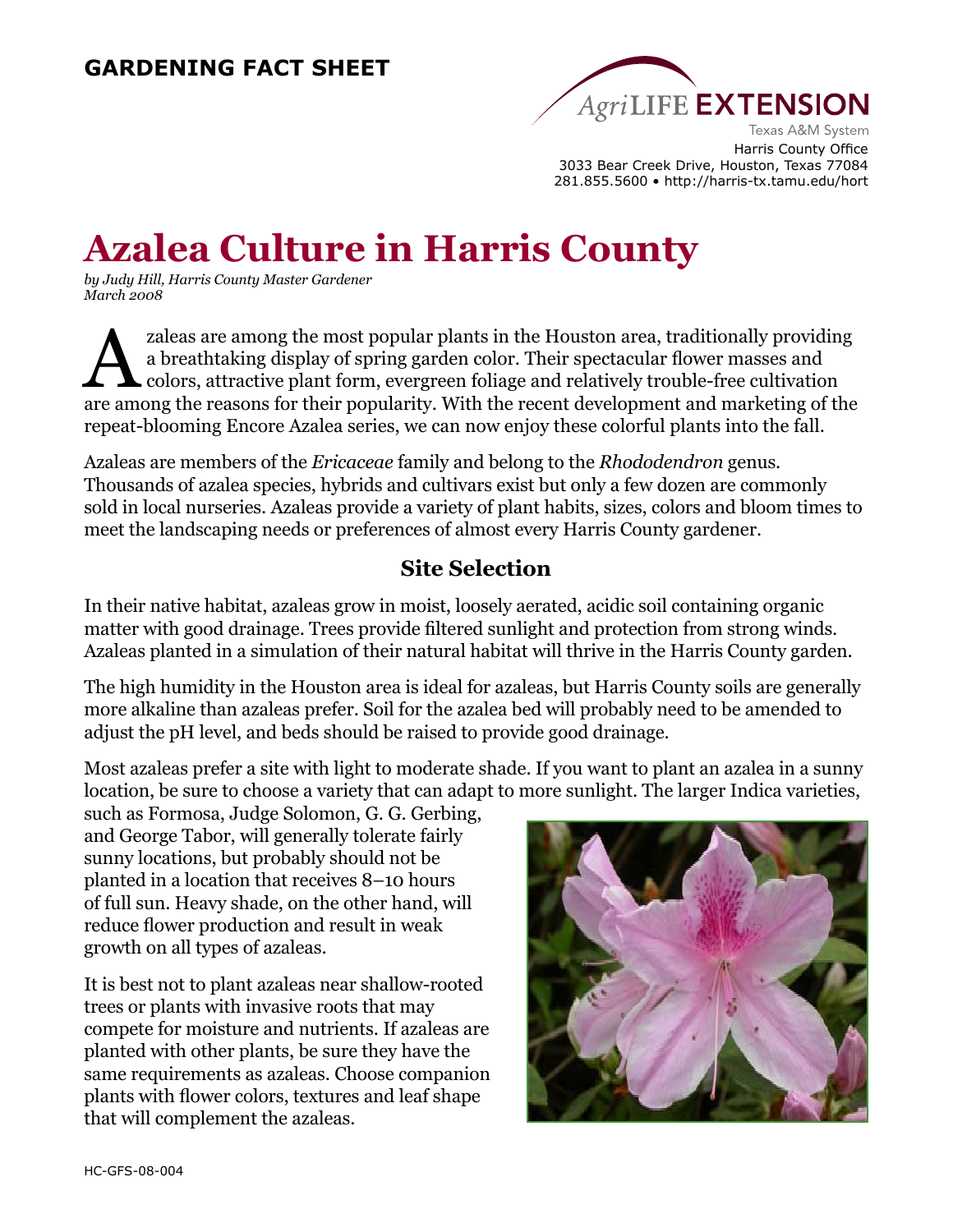### **Selecting and Buying Plants**

Always buy azalea plants from a reliable nursery. They will provide healthy, accurately labeled plants suitable for the Harris County climate and may be able to help you with your selection.

Before selecting your azaleas, decide how they will be used in the landscape—mass plantings, hedges, foundation plants, borders, container specimen, etc. Consider the height and shape of the plant, the color and shape of the blooms, and the color and size of the foliage. Buying azaleas when they are in bloom will help to ensure that the color will complement your landscape design.

Choose plants at least 10 to 16 inches tall that are sturdy and have a good branch system and dark green, vigorous foliage. Check the roots to be sure they are healthy and completely fill the pot.

### **Site preparation**

Proper soil preparation is necessary for successful azalea culture. The soil pH for azaleas should be 4.5 to 5.5. The only way to know whether the soil pH level needs correcting and what nutrients your soil needs is to have your soil tested. The Harris County office of Texas AgriLife Extension Service can provide soil test forms and instructions, or you can find information online at http:// soiltesting.tamu.edu/.

Prepare the bed several weeks prior to planting to allow the added material to mix with the original soil. Clear the bed of any debris and loosen the existing garden soil to a depth of about 12 inches. Add equal amounts of organic matter and top soil to raise the bed 4 to 6 inches if the location drains well and 10 to 12 inches if the drainage is poor. Good organic materials are compost, peat moss, leaf mold, shredded pine bark or a mixture of these. Organic matter will increase the acidity of the soil and improve drainage of clay soils and improve water retention of sandy soils. Thoroughly mix the added material into the existing soil. Slope the edges of the bed down to ground level. Either edge the bed with bricks, rocks or some other permanent material or plant a low spreading or clustering groundcover near the edge to hold it in place.

## **Planting**

The best time to plant evergreen azaleas is in early spring. They may also be planted in the fall or in January and February if the weather is favorable. Spring-blooming azaleas set their buds for the next season during the late spring and summer and may not flower well if they are disturbed during this time.

A wilted plant should be watered thoroughly before planting. If the plant cannot be planted immediately, put it in a shady location and keep the roots moist. Before planting, space the azaleas according to their mature size. If planted too close together, the plants will lose their character, will be harder to maintain, and will be more susceptible to insect and disease problems.

Carefully remove the azalea from the container; never lift or drag the plant by its trunk. The container may be submerged in water for 10–15 minutes to loosen it from the soil. If the plant is in burlap, cut the string around the ball and pull the burlap away from the top of the ball. Burlap does not need to be completely removed as it will rot quickly. Plastic and other nonbiodegradable material must be removed.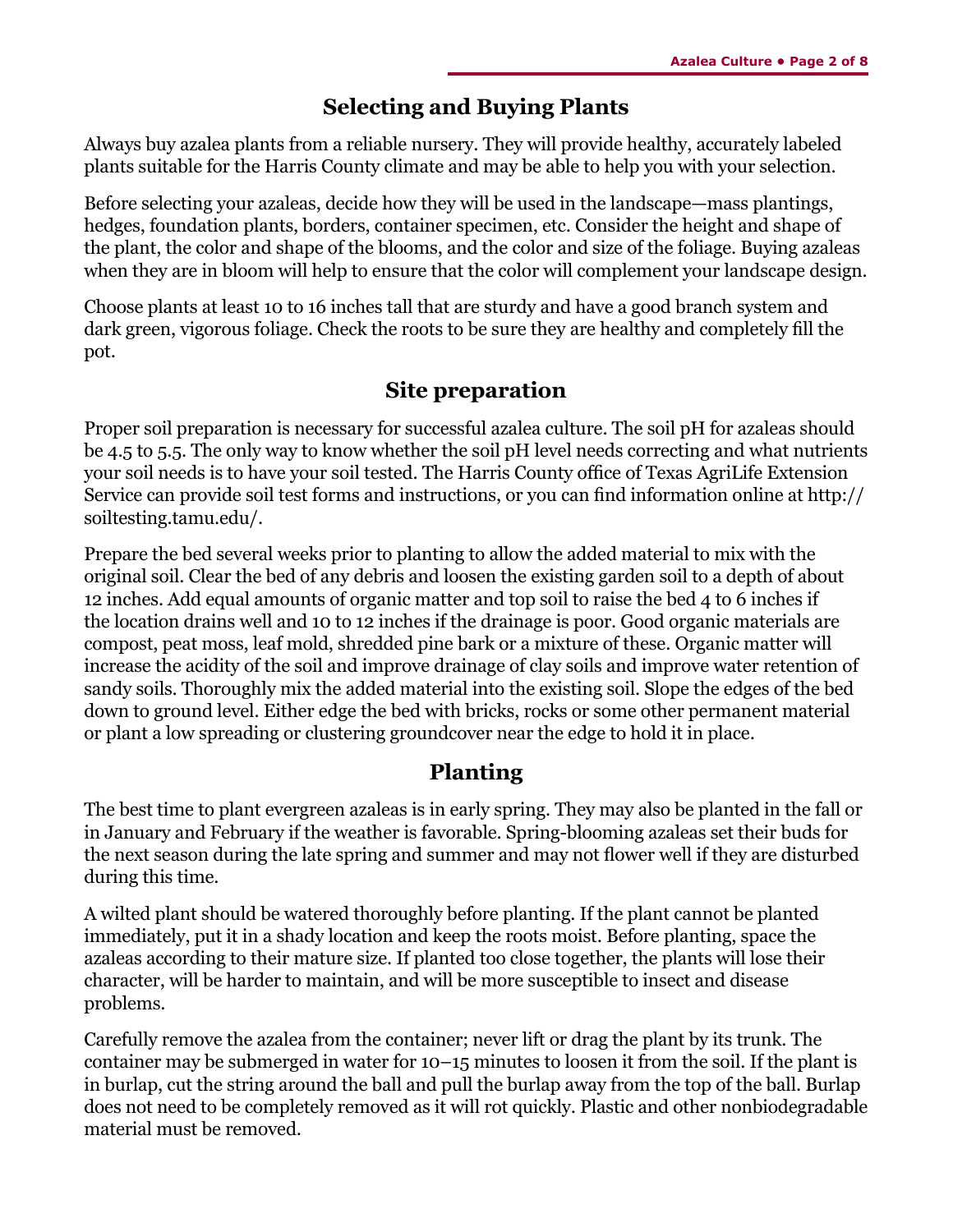If the azalea is growing in peat moss or clay, the matrix must be removed for the plant to grow properly. Gently wash the medium from the roots with a garden hose or soak the ball in a tub of water. Clay is easily removed with a stream of water, but peat moss will need to be removed using your fingers or a clawed garden tool. This step is not necessary if the material around the root ball is a good quality soil.

Gently spread any roots that are matted together by making several slits  $1/2$  to  $3/4$  inch deep with a sharp knife and gently loosening the roots. Dig the hole deeper than the root ball and twice as wide. Leave a mound of soil in the center to support the plant and to allow the roots to fall naturally into the hole. Set the plant on the mound so that the top of the root ball is slightly higher than the bed and fill the hole with the prepared soil, watering to settle the soil. Pack the soil firmly but gently under and around the root ball then mound the soil to the top of the root ball. Water thoroughly and slowly, using a root stimulator solution prepared according to label instructions.

Mulch the bed with shredded pine bark, pine needles, leaves or compost to a depth of about two inches leaving an inch around the stems without any mulch. You may repeat the application of root stimulator two more times, three to four weeks apart, but do not add additional fertilizer for one year. Keep the plants moist but not soaking wet.

## **Mulching**

Mulching azaleas is very important to help maintain proper acidity of the soil, retain moisture, improve aeration, and protect the roots from heat and cold. It also discourages the growth of weeds and helps protect the roots.

Mulch after planting and twice each year or as needed to maintain a 2- to 3-inch thick layer, but do not cover the crown. Spread the mulch out beyond the outer leaves of the plant. Mulch at the beginning of cold weather to protect the roots and again at the beginning of summer to retain moisture and retard weeds. Pine straw, ground pine bark, compost, oak leaves, shredded leaves and leaf mold are good mulching materials.

## **Watering**

Azaleas need moist but not wet roots. Newly planted azaleas are especially vulnerable, and it is especially important to maintain a careful watering schedule until the plants are established. A deep watering every three to five days during summer if no rain has fallen and once every one to two weeks during winter is usually sufficient.

The best way to water is to lay a garden hose on the bed and allow a thin stream of water to run until the water has soaked deep into the soil. Shallow watering will encourage shallow roots.

Occasionally mist the foliage to wash dust from the leaves and to rejuvenate the foliage. Spray the plants in the early morning and only when they are in the shade. Misting the leaves in the late afternoon encourages insects and diseases by allowing them to remain wet overnight.

When freezing weather is expected, a good soaking before the freeze will protect the plant from freezing. Do not water during a freeze.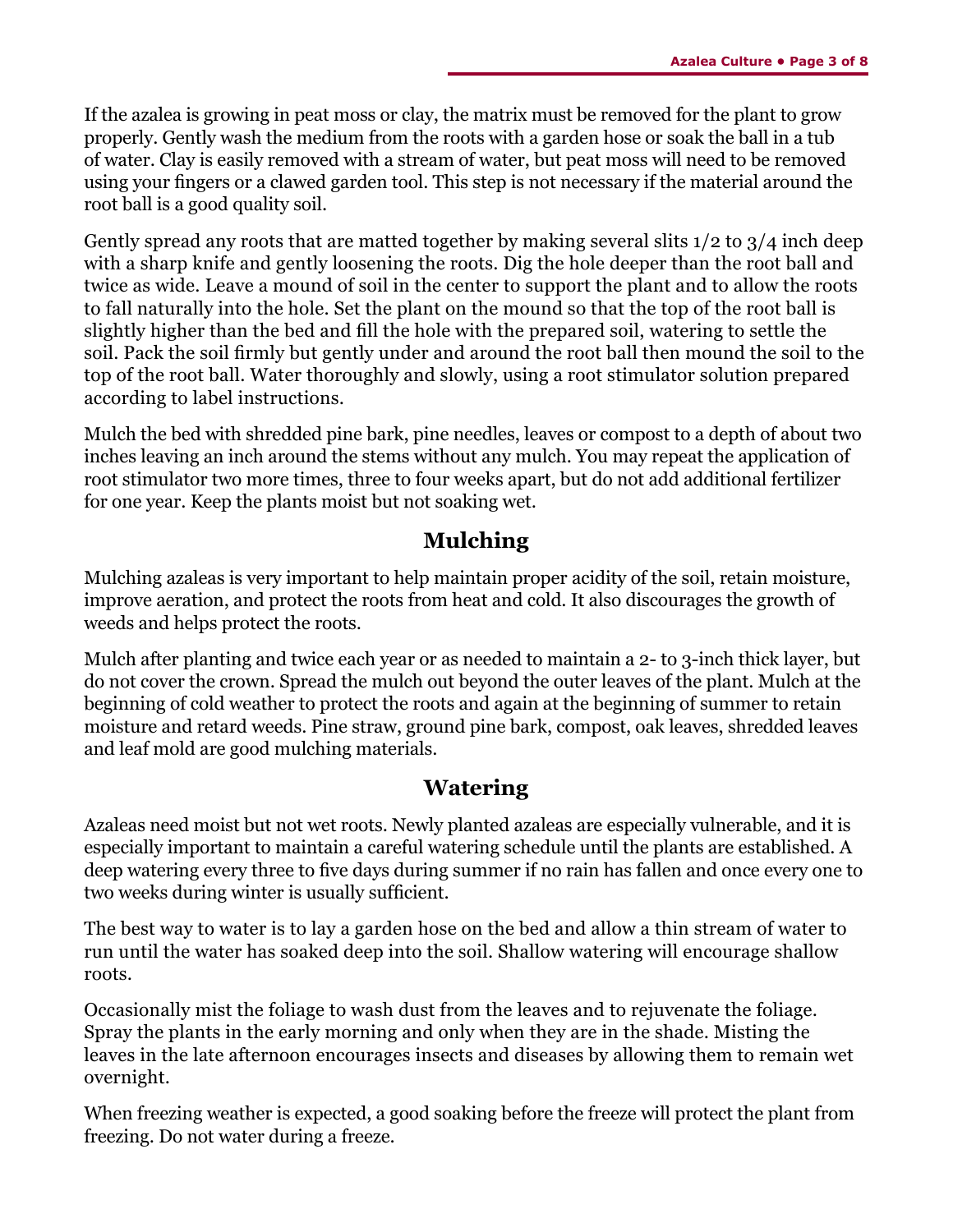#### **Fertilizing**

Azaleas are light feeders and, if properly planted, will not need to be fertilized the first year. The best time to fertilize is after the blooming season. Apply a light application of acid-type azalea-camellia fertilizer carefully following the directions on the label. Do not use more than the recommended amount and do not fertilize a sick plant. Fertilize again in four to six weeks, particularly if they are planted near trees that compete for nutrients in the soil. Do not feed before February or after the beginning of June. Feeding too early may encourage new growth that could be damaged by a late freeze. Spring-blooming azaleas set their blooms in the summer and the combination of extreme heat and fertilizer during this time can cause poor blooming the following year.

Applying chemical fertilizers without knowledge of any deficiencies in the soil may actually harm your azaleas. The best way to avoid over-fertilizing your plants is to have your soil tested every two to three years and follow the recommendations.

### **Pruning**

Azaleas need to be pruned occasionally to remove dead or damaged branches, to shape the plant and encourage a symmetrical form, or to reduce the size of the plant. Prune long shoots on ever-blooming types when needed to maintain a shapely appearance. All other azaleas should be pruned immediately after spring blooming before the new growth and buds are set. Azaleas respond well to a light pruning every spring and can be severely pruned to reduce their size after blooming season.

Always use clean cutters and keep them clean as you work. The cutters can be sterilized with denatured alcohol or a mixture of 10 percent chlorine bleach and water. Look at the plant before you start. Branches that are shaded out often die back anyway, so remove these first. Older plants may have several tall branches that need to be removed. Removing two or three at a time over several years reduces the shock to the plant. Cut back to a side branch that is growing in the desired direction and is about a third the size of the branch being cut. Make the cut close to the side branch.

## **Propagation**

Azaleas are either species or hybrids. A species is a population that interbreeds and is reproductively isolated from other populations. Seedlings from these isolated species will look like the parents or "grow true from seed." Hybrids are crosses between other species or hybrids. Hybrids will not grow true from seed and may be faithfully reproduced only from cuttings, which are clones of the original plant.

Almost all the azaleas grown in Houston gardens are hybrids and are reproduced by stem cuttings, layering or grafting. The best methods are by rooting cuttings and by ground and air layering.

To reproduce azaleas from stem cuttings, take cuttings from new wood of healthy, mature plants in June or July after the new growth has hardened. Cut four to six inches of new growth from the plant and remove the leaves from the cut end, leaving only the top leaves. Cut through the outer bark at the bottom of the cutting and treat the cut end with a rooting hormone powder. Make a shallow hole in a mixture of sand and peat moss or perlite and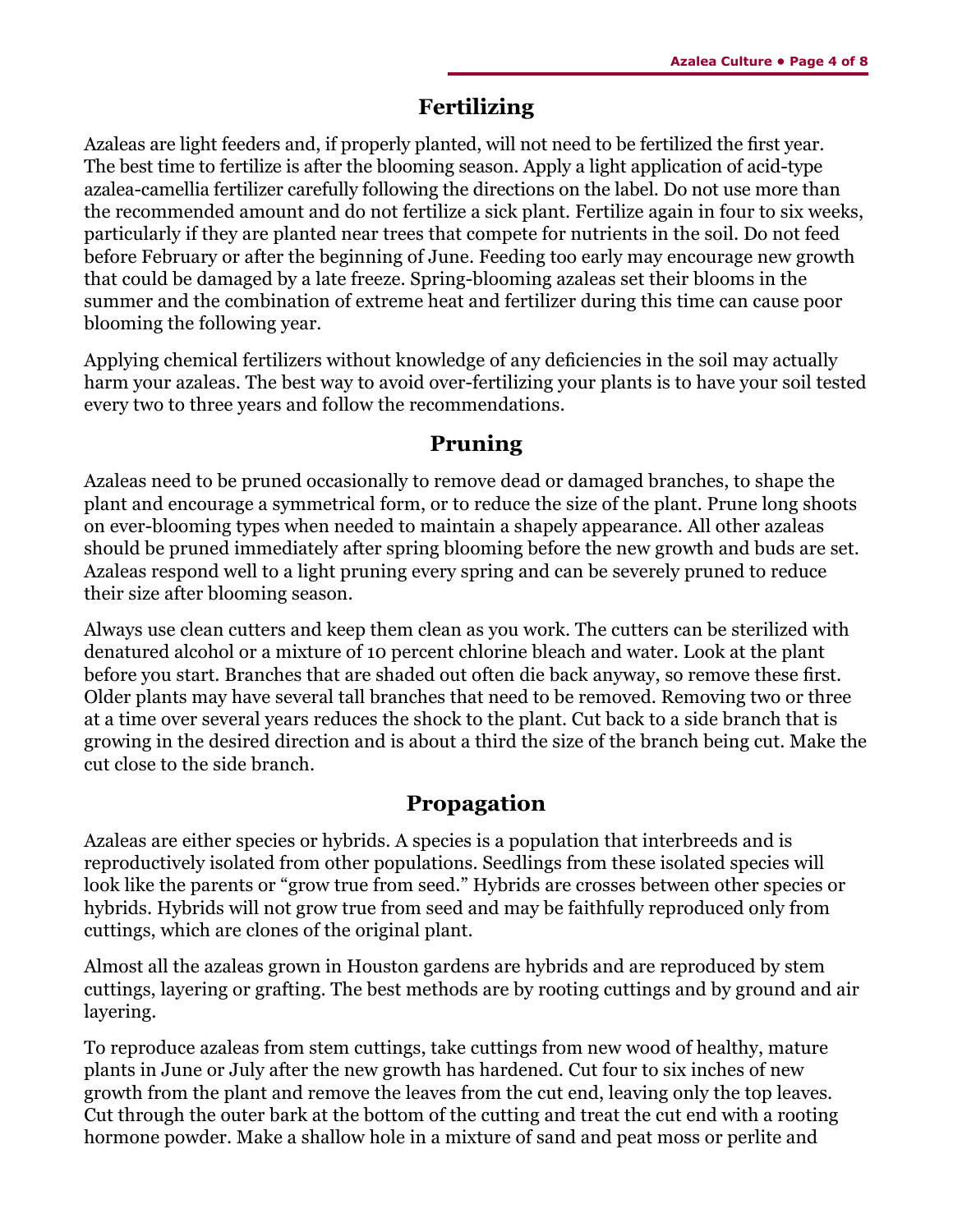peat moss. Insert the cut end into the hole, being careful not to disturb the rooting powder. Press the soil around the cutting, leaving some of the rooting powder above the surface. Cover the cutting with a jar or place in a plastic bag to increase the humidity. Raise the jar or open the bag occasionally to allow fresh air to enter. Keep the rooting mixture moist and place the cutting in a warm shady place until the new growth appears and the root system is well started.

Ground-layering is a slow process and may take up to a year for roots to form but is usually more effective than rooting from cuttings. Select a low, flexible branch long enough to bend and touch the ground. Make an upward cut one to twelve inches long along the underside of the branch and dust the cut with rooting hormone powder. Make a trench three or four inches deep in the soil and bury the cut section of the branch with the top bent upward. Anchor the buried part with wire or a rock and cover with mulch. Keep the area moist until roots are formed. Cut the new plant from the parent and plant in a container of acidic soil mixture. Allow the plant to remain in the container until it is at least 12 inches tall. It can then be planted in a properly prepared bed.

Air-layering is faster than ground-layering. Choose a branch of the current or preceding year's growth. Make a cut half way through the branch and  $11/2-2$  inches long. Dust the cut with rooting powder and place a pebble in it to keep the cut open. Wrap the cut with moist sphagnum moss and completely cover the moss with plastic. Tie the ends of the plastic to the stem with waterproof tape. Don't use wire ties, which will cut into the branch. Keep the moss moist until the roots are showing through the moss. Cut the branch below the rooted area and plant in a container of acidic soil mixture. When the plant is 12 or more inches tall it can be transplanted to the garden bed.

Note that some azaleas are protected by patents, legally preventing anyone, including the backyard gardener, from reproducing the protected plant variety by cuttings, tissue culture or any other method of asexual propagation without the written authorization or licensing of the patent holder. Patented plants will be labeled in some way at the nursery where they are purchased. Look for a patent number on the tag, or PPAF (plant patent applied for) or PVR (plant variety rights) after the name of the cultivar.

#### **Pests, Diseases and Other Problems**

Azaleas are relative healthy plants when they are properly planted and maintained. However, they are susceptible to problems caused by pests, disease, weather, over- or under-watering and nutritional deficiencies or over-fertilizing. The gardener should watch for symptoms, which will usually be exhibited in time to correct the problem.

Chlorosis is the most common problem seen in azaleas in the Harris County area. The plant will display dropping and yellowing or light green leaves whose veins remain green. Chlorosis can be caused by a number of improper conditions. Have a soil sample tested and correct any deficiencies in the soil. If the bed has poor drainage, raise the bed or replant the azalea in a location with good drainage. Do not over-water or over-fertilize.

The next most common problem in our area is petal blight. The flowers are attacked by fungal spores and the disease spreads rapidly. Two varieties of azalea petal blight have been identified. *Botrytis cinerea* appears as a brown to gray mold on the petals that spreads to other flowers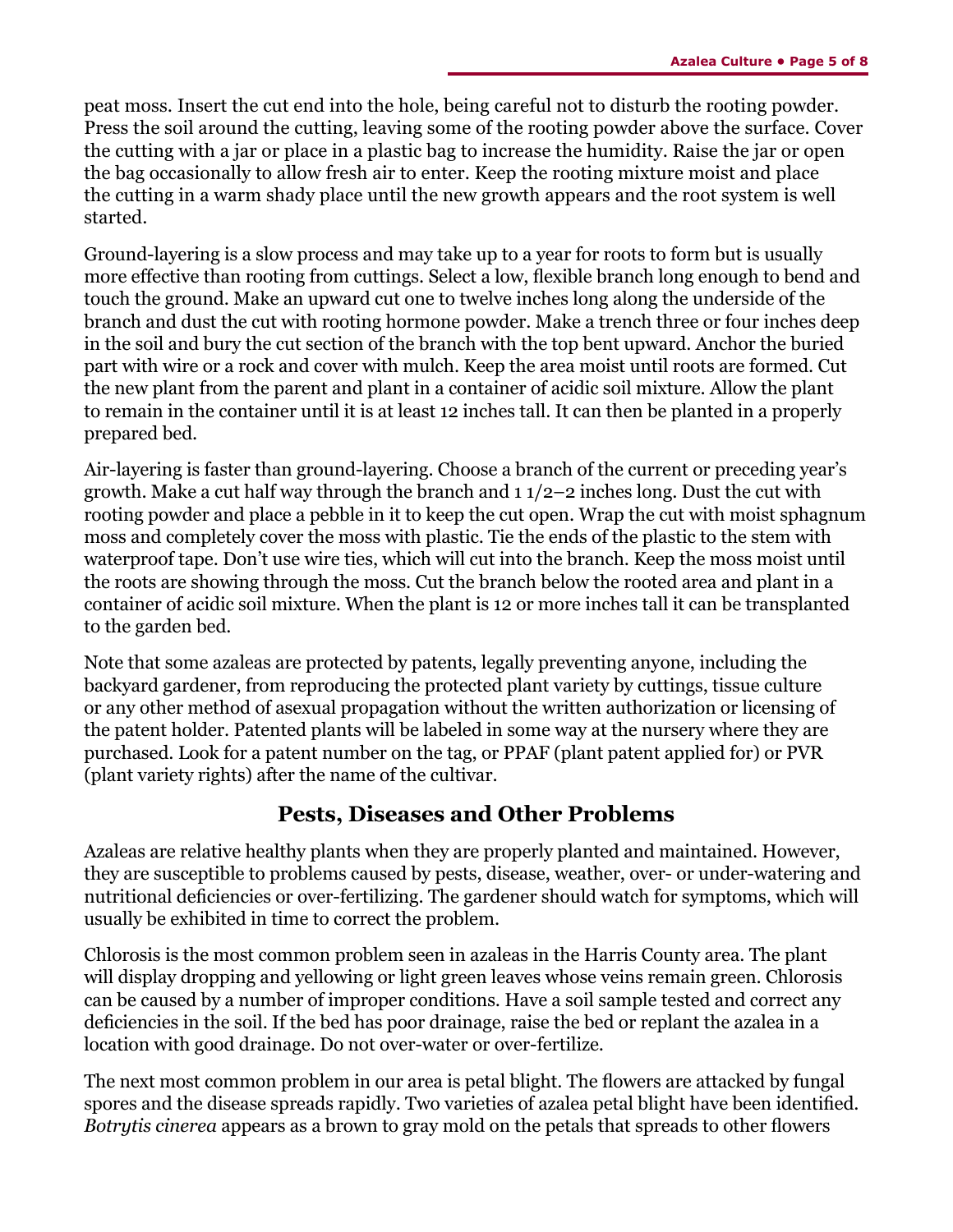and leaves. Remove affected flowers and leaves from the plant and from beneath the bush. If necessary, spray with a recommended fungicide. *Ovulinia azaleae* appears as irregular-shaped spots on the petals, brown on white flowers and white on colored flowers. The spots turn to slimy, wet-looking spots on the petals and the flowers become soft and collapse but do not drop from the plant right away. Control by spraying with a recommended fungicide according to directions. Spray all parts of the petals and also spray the ground to kill any fungus in the mulch. Good sanitation prevents spread of the disease as the fungus lives in diseased fallen petals. Clean up the fallen petals and contaminated mulch as soon as possible. Disinfect tools.

Root rot is a serious problem caused by poor drainage. The *Phytophthera cinnamomi* fungus develops in warm, wet conditions and will attack and destroy the roots. Correct the drainage problem. Spraying with a recommended fungicide may help. If the plant dies remove both the plant and root ball and leave the spot exposed to sunlight for a time before replanting.

Lacebugs are among the most frequently encountered insect pests of azaleas. Nymph and adult azalea lacebugs (*Stephanitis pyroides*) suck the sap, and with it the chlorophyll, from azalea leaves. The tops of the leaves will show pale speckling and the undersides are marked with large, sticky, brown to black spots. The adult lacebug is about  $1/4$  inch long and has transparent lacy wings; the nymphs are dark and spiny. Both nymphs and adults may be present simultaneously from midspring through summer. Crush the insects by drawing a leaf between thumb and forefinger. Insects can be blasted off with a jet of water from a garden hose. If necessary apply horticultural oil, insecticidal soap, or other labeled material to control active stages. Lacebugs feed on undersides of leaves so if a nonsystemic insecticide such as horticultural oil or insecticidal soap is used, it must be applied on the undersides as well.

The most likely cause of failure to bloom is too much shade. Sunlight is needed for the buds to form. Other causes of failure to bloom include pruning after the buds have formed, lack of adequate moisture during late spring and summer, and poor plant nutrition. A freeze may cause the buds to turn brown and not bloom.

Good garden practices such as removing badly infested or diseased plants, ensuring plants have adequate water and nutrients, growing plants and cultivars suitable for the local soil and climate conditions, and selecting cultivars with pest or disease resistance, are all part of an integrated control approach to limiting pest and disease problems. Picking off pests by hand at an early stage can prevent many problems from escalating. Some pests can be washed off with a strong stream of water from a garden hose. Removing diseased plant material from the area and using only clean, sanitized tools will help prevent the spread of disease.

If a pesticide or fungicide must be used, read the label carefully and follow the directions exactly. Use such applications only when needed, not as a routine treatment. Relying solely on chemicals to control pests and diseases can bring long term problems such as pesticide resistance. For more information on pest control or for any other landscape or garden question, please contact the Texas AgriLife Extension Service in Harris County at 281.855.5600.

Following is a list of some of the most popular and dependable azaleas for Harris County. A reliable nurseryman may be able to suggest other varieties suitable for your garden.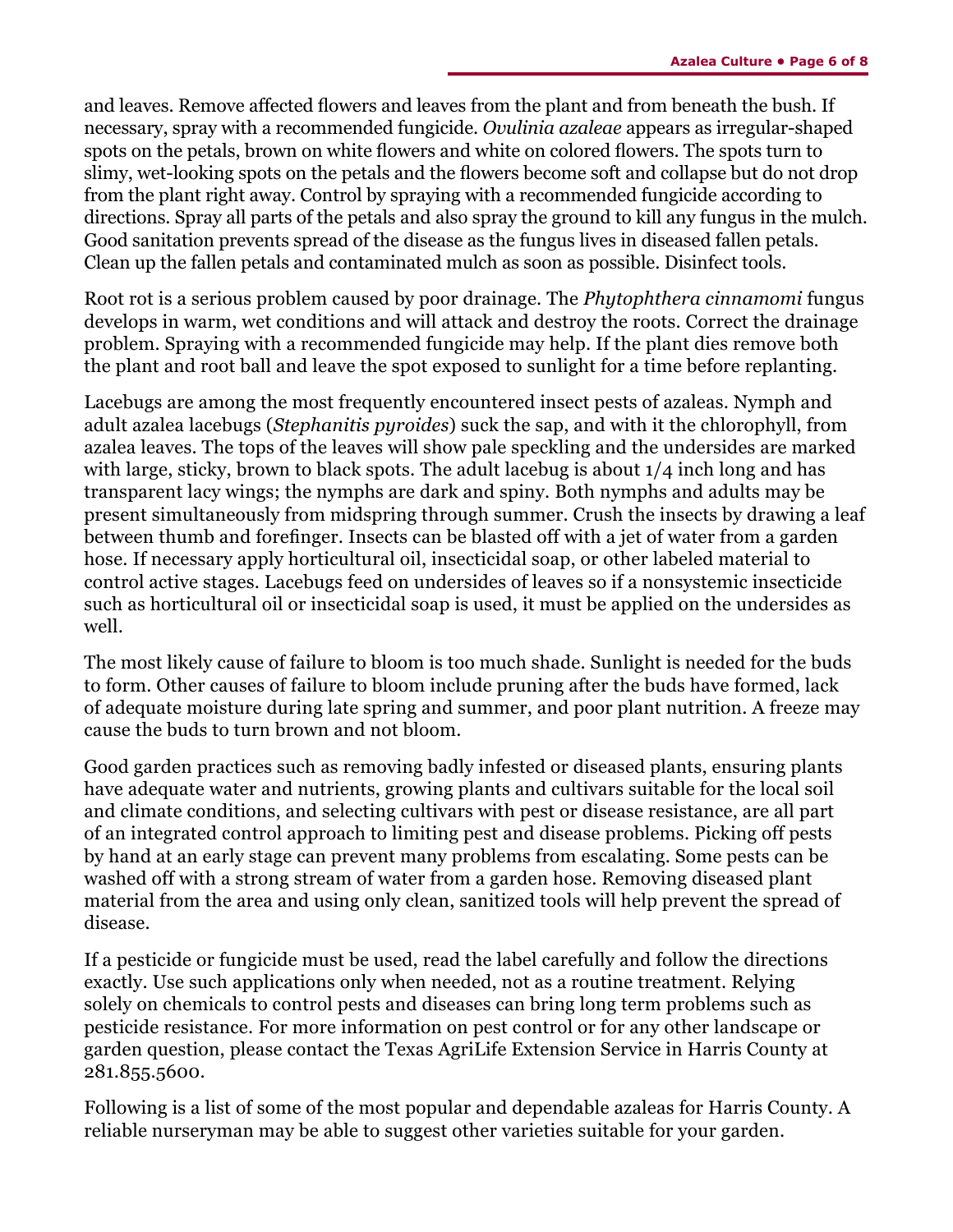| <b>Cultivar</b><br><b>Name</b> | <b>Color</b>                               | <b>Flower Size</b>                                 | <b>Bloom Time</b>                             | <b>Growth Habit</b>            | Sun/Shade                               |
|--------------------------------|--------------------------------------------|----------------------------------------------------|-----------------------------------------------|--------------------------------|-----------------------------------------|
| Christmas<br>Cheer             | Red                                        | Medium                                             | Early to mid-<br>season                       | Low to<br>medium,<br>spreading | Moderate to<br>high shade               |
| Coral Bells                    | Coral                                      | Small, single                                      | Early to mid-<br>season                       | Dwarf, low and<br>spreading    | Moderate to<br>full sun                 |
| Daphne<br>Salmon               | Salmon pink                                | Medium, single                                     | Mid-season                                    | Medium to tall,<br>compact     | Moderate to<br>full sun                 |
| Duc de Rohan                   | Pinkish to red                             | Single                                             | Early to mid-<br>season                       | Medium                         | Moderate to<br>full sun                 |
| Elegans                        | Lilac pink                                 | Medium, single                                     | Early                                         | Tall                           | Moderate to<br>full sun                 |
| Encore series                  | 23 cultivars,<br>wide variety of<br>colors | Small to<br>medium; some<br>double, most<br>single | Repeat<br>bloomers;<br>spring through<br>fall | Variable                       | Light, filtered<br>shade to full<br>sun |
| Fashion                        | Red-orange                                 | Medium                                             | Mid-season,<br>spring & fall                  | Medium,<br>upright             | Moderate to<br>high shade               |
| Fielder's White                | White with<br>chartreuse                   | Large, single                                      | Early to mid-<br>season                       | Medium,<br>spreading           | Moderate to<br>high shade               |
| Formosa                        | Magenta                                    | Medium, single                                     | Mid-season                                    | Tall, upright                  | Moderate to<br>full sun                 |
| George L.<br>Tabor             | Pale lavender-<br>pink                     | Medium, single                                     | Early to Mid-<br>season                       | Tall, upright                  | Moderate to<br>high shade               |
| Gumpo                          | White, flecked<br>with pink                | Large, single,<br>frilled                          | Late spring to<br>early summer                | Dwarf,<br>spreading            | Moderate to<br>high shade               |
| Hershey Red                    | Bright red                                 | Medium,<br>double                                  | Mid-season to<br>late                         | Low to<br>medium,<br>spreading | Moderate to<br>high shade               |
| Hexe                           | Violet-red                                 | Medium                                             | Early to mid-<br>season                       | Dwarf,<br>spreading            | Moderate to<br>high shade               |
| Hinodegiri                     | Red                                        | Medium, single                                     | Mid-season                                    | Low, spreading                 | Moderate to<br>high shade               |
| Judge Solomon                  | Deep pink with<br>violet-red               | Medium, single                                     | Mid-season                                    | Tall, upright                  | Moderate to<br>full sun                 |
| Kate Arendall                  | White                                      | Medium                                             | Mid-season                                    | Medium to tall,<br>upright     | Moderate to<br>high shade               |
| King's White                   | White                                      | Medium to<br>large, single                         | Mid-season                                    | Medium to tall,<br>compact     | Moderate to<br>full sun                 |
| Mrs. G. G.<br>Gerbing          | White                                      | Medium, single                                     | Early to mid-<br>season                       | Medium to tall,<br>upright     | Moderate to<br>full sun                 |
| Pericat Pink                   | True pink                                  | Large, double                                      | Mid-season to<br>late                         | Medium,<br>spreading           | Moderate to<br>full sun                 |
| Pink Ruffles                   | Rose-pink                                  | Medium, single<br>to semidouble                    | Mid-season                                    | Medium to tall,<br>spreading   | Moderate to<br>high shade               |